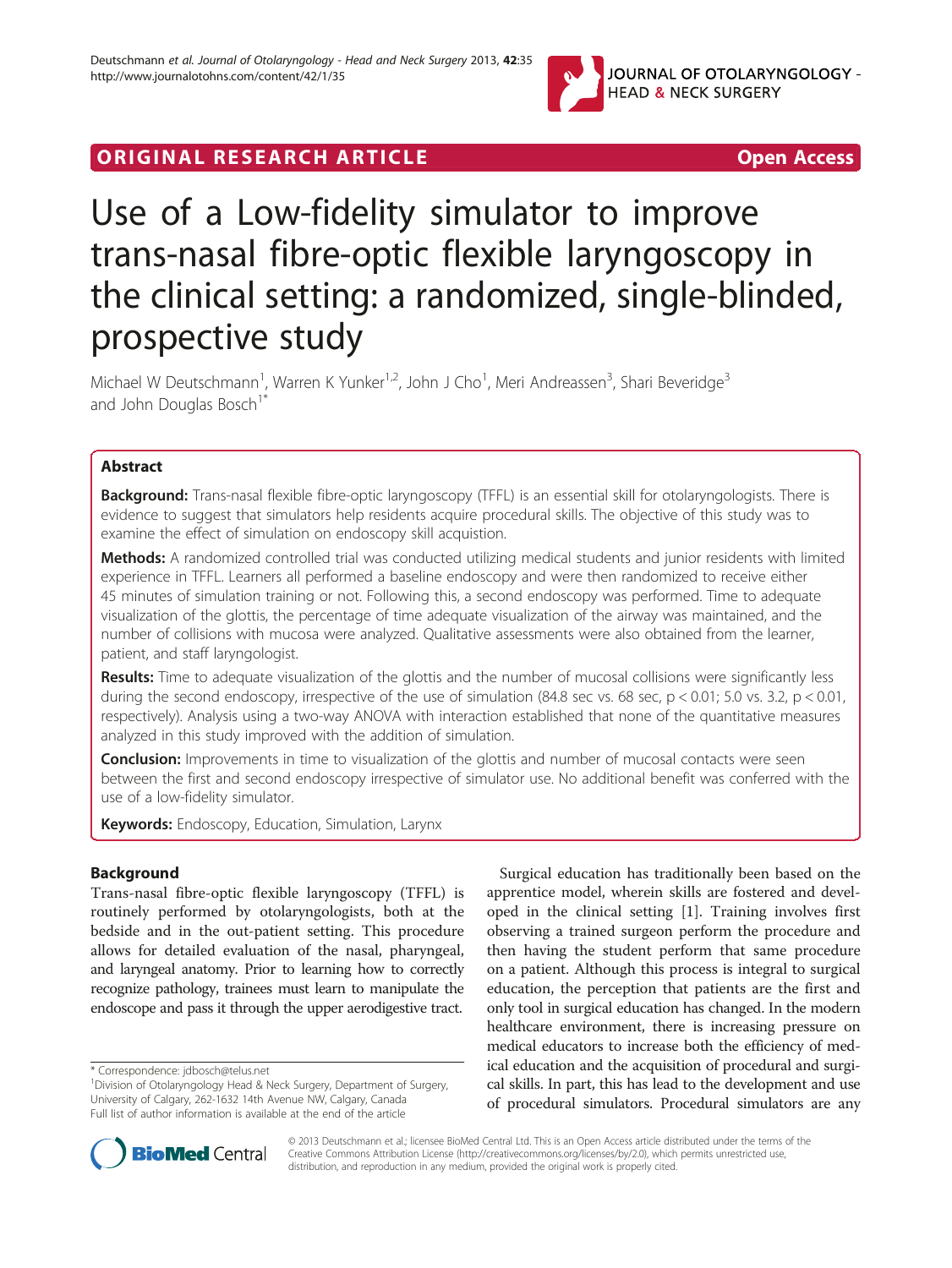<span id="page-1-0"></span>environment or situation, apart from the actual clinical setting, designed to foster the acquisition or development of a specific skill set. This allows the learner to acquire skills in a safe and low stress environment prior to practicing on a patient [\[2](#page-6-0)]. There are a variety of different simulators, including, but not limited to, extant animal models, human cadavers, and both low-fidelity and highfidelity bench-top models. High-fidelity simulators are designed to enhance skills while providing a realistic procedural environment. Low-fidelity simulators are those that are designed to enhance specific skills without accurately recreating the procedural environment. Low-fidelity simulators have been shown to be useful in the acquisition of laparoscopic skills [[3\]](#page-6-0). Similarly, it has been shown that medical students who trained on a TFFL high-fidelity simulator did significantly better when tested against their untrained peers on the same simulator [[4](#page-6-0)]. Interestingly, this did not translate into shorter endoscopy times or improved patient comfort when using a standardized patient [[4\]](#page-6-0). To date, there have been no studies examining the impact of low-fidelity simulator training on trans-nasal endoscopy in the clinical setting.

Our objective was to examine the effect of low-fidelity simulation training on TFFL skills in the clinical setting. To that end, we developed a low-fidelity TFFL simulator that allowed learners to practice endoscopic manipulation skills outside of the clinical setting. We subsequently designed an experiment to examine the effect of lowfidelity simulator training on clinical endoscopy skills. Our primary outcome measure was the time taken to insert the endoscope, traverse the nasal cavity and upper aerodigestive tract and visual the glottis.

## **Methods**

## Experimental design

Ethical approval was obtained from the University of Calgary Conjoint Health Research Ethics Board. The study was conducted through the Voice Disorders Clinic at the Rockyview General Hospital in Calgary, Alberta, a tertiary referral center for laryngeal disorders. A fellowship-trained laryngologist (JDB) supervised and evaluated all endoscopies. Learners were recruited from volunteer medical students and junior residents on otolaryngology rotations through the University of Calgary.

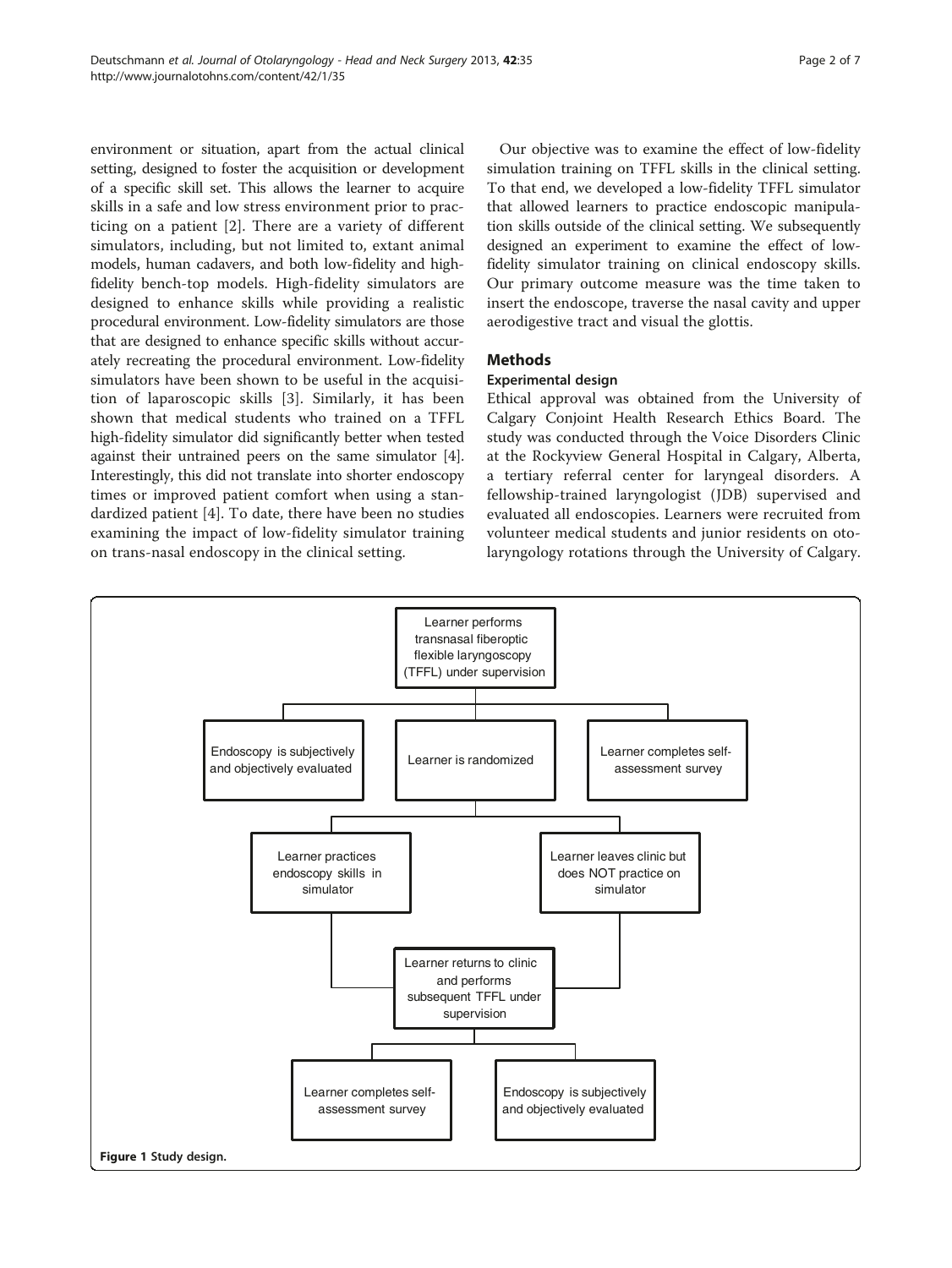<span id="page-2-0"></span>All learners completed a questionnaire assessing prior endoscopy experience. All patients who presented to the Voice Disorders Clinic routinely require laryngeal examination and were solicited for their participation. All patients who underwent TFFL in this study were volunteers, with informed consent being obtained prior to endoscopy.

All learners observed one TFFL being performed by the senior author and received instruction on how to hold and manipulate the endoscope prior to performing an endoscopy. The learner then performed a TFFL on a clinic patient. During this endoscopy the senior author only provided guidance if required to ensure patient safety.

Once the first endoscopy was complete, the learner was assigned to either the simulation-group or the controlgroup by random draw. Learners randomized to the simulation group were given 45 minutes to practice basic endoscopy skills using the low-fidelity simulator, whereas the control group was not. To ensure that the senior author remained blinded, learners from both groups were excused from clinic for 45 minutes. After the allotted time, all learners returned to clinic and performed a second TFFL. The second TFFL was on a different patient than their initial endoscopy (Figure [1](#page-1-0)).

In total, each learner performed two separate TFFLs. The laryngologist determined which side of the nose presented the best avenue for endoscopy. Topical intranasal lidocaine (20 mg/mL) was used for every endoscopy (AstraZeneca UK Ltd; London, UK). Nasal decongestant was not used. Lubricant was applied to the endoscope prior to insertion (Cardinal Health; Dublin, OH, USA). A distal chip endoscope (Pentax VNL 1170 K; Montvale, NJ, USA) was used for all endoscopies. All endoscopies were recorded for subsequent analysis.

The patient was blinded to which endoscopy number and group the learner was randomized to. The senior author was blinded to which study group the learner belonged to, but was not blinded to whether this was the learner's first or second endoscopy. The endoscopy videos were later analyzed by one of the study investigators (MWD) who was blinded to randomization group, learner name, and whether it was the learner's first or second endoscopy.

### Variables assessed

The variables assessed included: (1) time to adequate visualization of the glottis; (2) percentage of time adequate visualization of the airway was maintained during passage of the endoscope; and (3) total number of endoscope collisions with mucosa. Time to adequate visualization was defined as the amount of time required for the learner to pass the endoscope from the nasal alae until adequate visualization of the glottis was achieved. The percentage of time adequate visualization was maintained was defined as the percentage of time an adequate view of the airway was maintained, such that a structure within the nasal cavity or larynx could be readily identified rather than obscured by mucosa.

During both endoscopies the learner was also subjectively evaluated by the senior author (JDB) as well as the patient. Patient comfort, ease of manipulating the endoscope, and learner comfort were assessed using a 10-point scale, with 1 being strongly agree and 10 being strongly disagree. The learners also rated their own ability using the same scoring system.

#### Low-fidelity simulator design

The simulator consisted of two parts: (1) a flexible endoscope attached to a digital camera and light source; and



Figure 2 Image of simulator.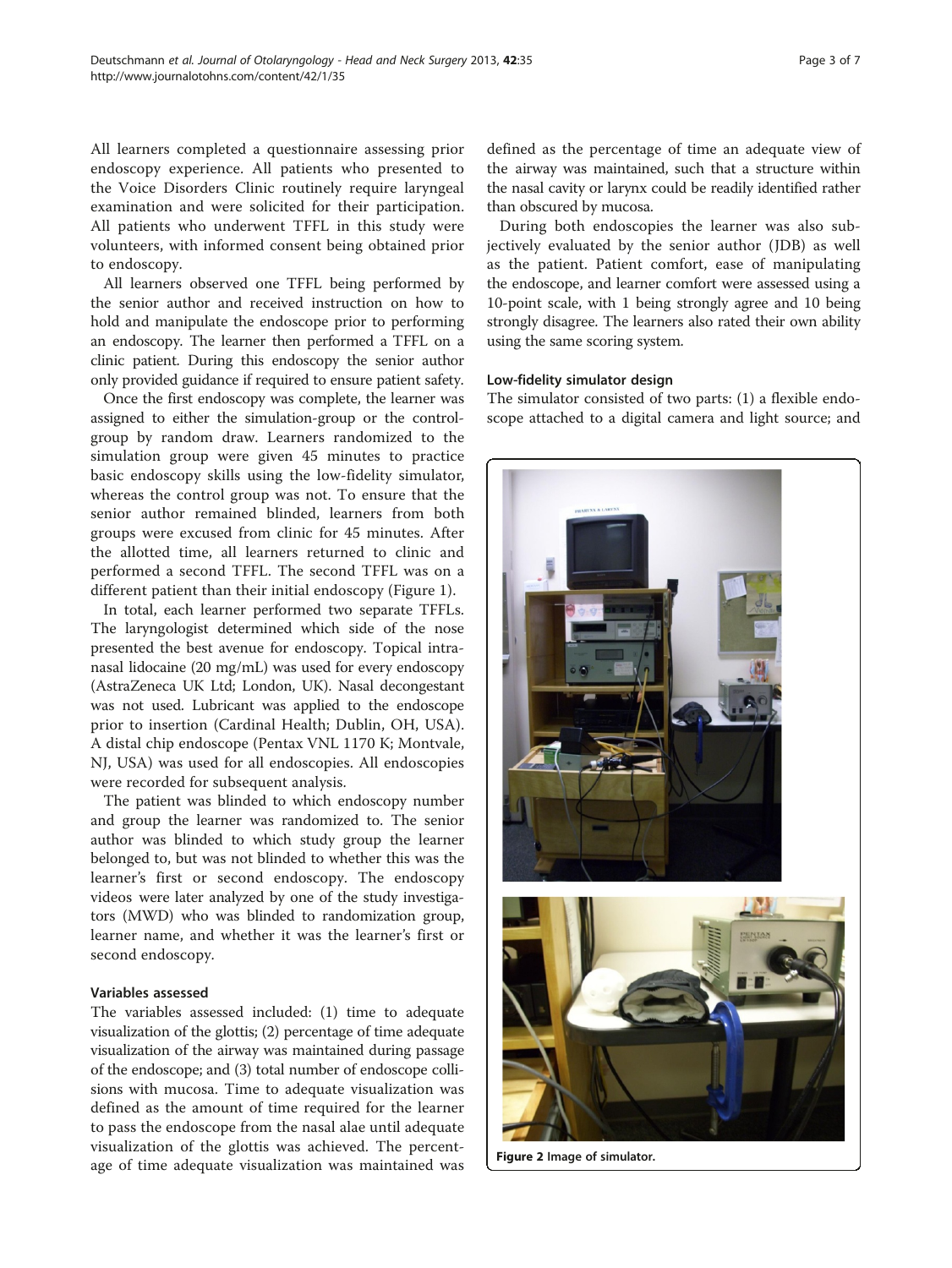(2) a hollow plastic ball with multiple fenestrations located inside a glove (Figure [2](#page-2-0)). Learners were instructed to practice guiding the endoscope through the narrow passages in the ball and into the fingers of the glove.

#### Data analysis

All data are presented as mean ± standard deviation (SD). An a priori power calculation was performed. Based on previous studies, a difference of 27.5 seconds in time to adequate visualization of the glottis was considered clinic-ally relevant [[4,5](#page-6-0)]. Combined with an  $\alpha$  = 0.05 and a power of 0.81, 32 subjects per group were required. The effect of repeat endoscopy and simulation were compared separately using a t-test or its non-parametric equivalent. A two-way ANOVA with interaction was used to explore the effect of simulation, and repeat clinical endoscopy.

#### Results

In total 69 learners were enrolled in the study. Four learners' data sets were removed because they were incomplete. In three cases, the video files were corrupt, and in one instance the learner was unable to complete the endoscopy and, for the sake of patient comfort and safety, the principle investigator completed the endoscopy. The result was 32 learners in the simulation group and 33 in the control group (Figure 3).

Both groups had an equivalent amount of endoscopy experience prior to the study (Table 1). The first endoscopy of the control group was not significantly different than the first endoscopy of the simulation group for the three quantitative variables analyzed (Table [2](#page-4-0);

| Table 1 Learner demographics |  |
|------------------------------|--|
|------------------------------|--|

| Number of previous trans-nasal<br>fibre-optic laryngoscopies | Control<br>group | Simulation<br>group | <i>p</i> value* |
|--------------------------------------------------------------|------------------|---------------------|-----------------|
| በ-5                                                          | 24               | -25                 | N 77            |
| > 5                                                          |                  |                     |                 |

\* Fischer's exact test.

Column A vs. Column C;  $p$  value not shown). Similarly, the senior author's assessment of patient comfort during the examination did not differ between the first endoscopy of the simulation and control groups (Table [2](#page-4-0); Column A vs. Column C;  $p$  value not shown). In addition, there was also no difference in learners' comfort and their ability to manipulate the endoscope as assessed by the senior author (Table [2](#page-4-0); Column A vs. Column C;  $p$  value not shown). There was also no difference in patient comfort and willingness to repeat the examination, as assessed by the patients (Table [2](#page-4-0); Column A vs. Column C;  $p$  value not shown). In summary, there was no qualitative or quantitative difference between the simulation and control groups' first endoscopy.

Thirteen endoscopies (10% of the total) were randomly selected and re-analyzed by the same study investigator (MWD). The intraclass correlation coefficient (ICC) was used to calculate intra-rater reliability of the 3 main objective variables. A ICC of 0.7-0.8 indicates strong agreement and a ICC of > 0.8 indicates almost perfect agreement. The ICCs for time to adequate visualization of the glottis, percentage of time adequate visualization of the airway was maintained, and the total number of

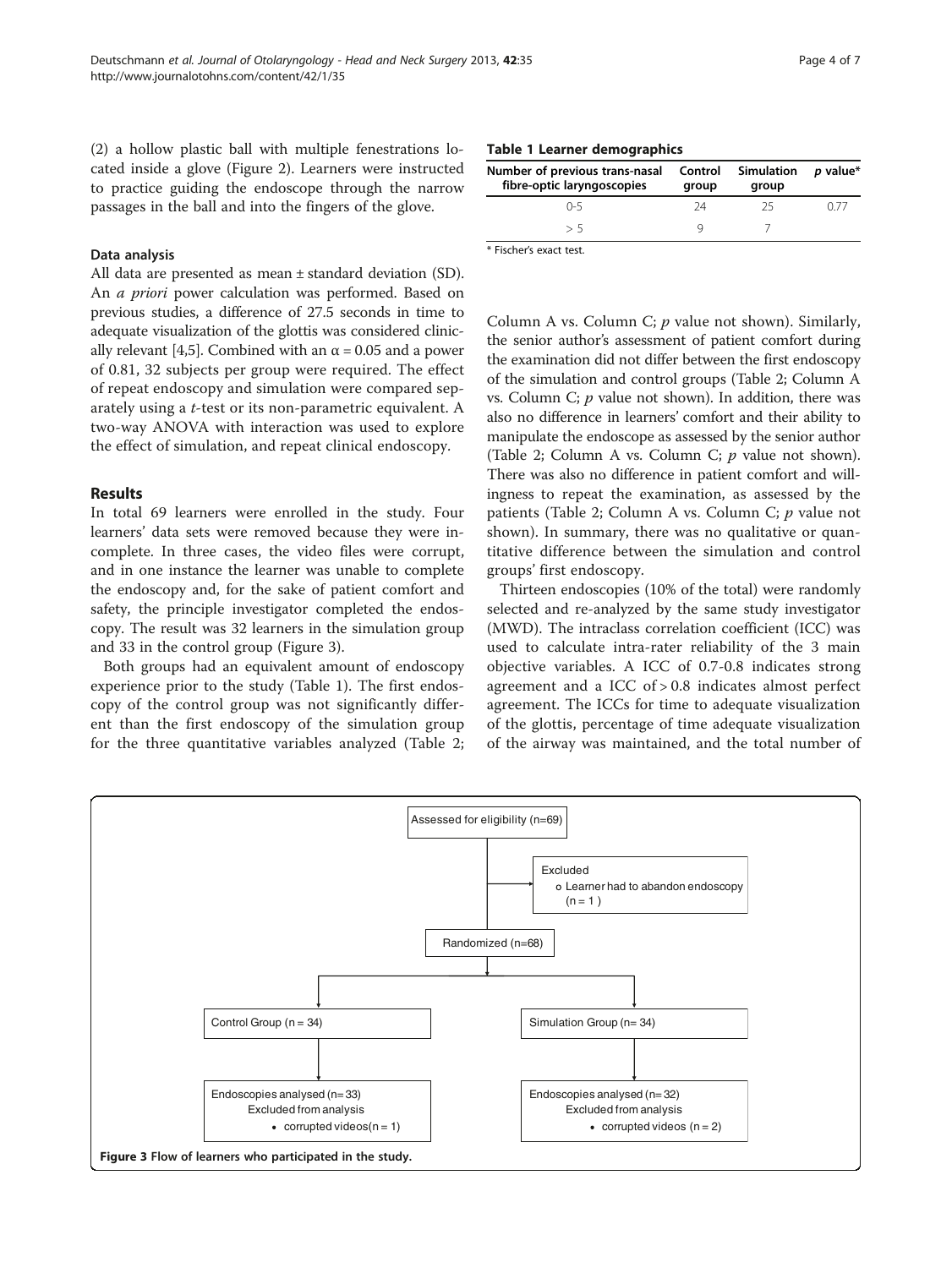# <span id="page-4-0"></span>Table 2 Analysis by group and order of endoscopy

|                                                                           | Control group                   |                                                                               | Simulation group              |                                                                               |                         |
|---------------------------------------------------------------------------|---------------------------------|-------------------------------------------------------------------------------|-------------------------------|-------------------------------------------------------------------------------|-------------------------|
| Variable                                                                  | (CI) Column A                   | First endoscopy mean $\pm$ SD Second endoscopy mean $\pm$ SD<br>(CI) Column B | (CI) Column C                 | First endoscopy mean $\pm$ SD Second endoscopy mean $\pm$ SD<br>(CI) Column D | <b>ANOVA</b><br>p value |
| Time to adequate visualization of the glottis (sec)                       | $92.9 \pm 42.60$ (78.3 - 107.4) | $65.6 \pm 30.4$ (55.2 - 76.0)                                                 | $76.7 \pm 32.7$ (65.5 - 87.8) | $70.4 \pm 37.0$ (57.8 - 83.0)                                                 | 0.10                    |
| Number of mucosal contacts                                                | $5.2 \pm 4.4$ (3.7 - 6.7)       | $3.2 \pm 3.2$ (2.1 - 4.3)                                                     | $4.9 \pm 4.9$ (3.2 - 6.6)     | $3.3 \pm 2.8$ (2.3 - 4.2)                                                     | 0.77                    |
| Percentage of time adequate visualization of the airway<br>was maintained | $82.9 \pm 16.3$ (77.3 - 88.4)   | $82.4 \pm 21.5(75.1 - 89.8)$                                                  | $77.8 \pm 22.4$ (70.2 - 85.5) | $83.4 \pm 17.7$ (77.3 - 89.4)                                                 | 0.38                    |
| Learner comfort (self reported)*                                          | $4.6 \pm 2.0$                   | $5.5 \pm 1.9$                                                                 | $3.9 \pm 1.9$                 | $5.9 \pm 2.0$                                                                 | 0.13                    |
| Patient comfort (self reported)*                                          | $3.27 \pm 2.4$                  | $3.1 \pm 3.0$                                                                 | $3.6 \pm 3.1$                 | $2.9 \pm 2.5$                                                                 | 0.62                    |
| Patient willingness to repeat the examination*                            | $1.6 \pm 2.4$                   | $1.6 \pm 2.9$                                                                 | $1.7 \pm 2.7$                 | $1.5 \pm 2.4$                                                                 | 0.84                    |
| Learner manipulation*                                                     | $3.6 \pm 2.7$                   | $5.3 \pm 2.7$                                                                 | $3.2 \pm 2.3$                 | $5.9 \pm 2.0$                                                                 | 0.23                    |
| Learner comfort (investigator evaluation)*                                | $3.5 \pm 2.5$                   | $5.3 \pm 2.5$                                                                 | $3.1 \pm 2.4$                 | $5.9 \pm 2.2$                                                                 | 0.24                    |
| Patient comfort (investigator evaluation)*                                | $6.5 \pm 2.1$                   | $7.1 \pm 2.1$                                                                 | $6.4 \pm 2.5$                 | $7.1 \pm 2.0$                                                                 | 0.92                    |

 $* = 1$  to 10 scale; SD = standard deviation; CI = 95% confidence intervals.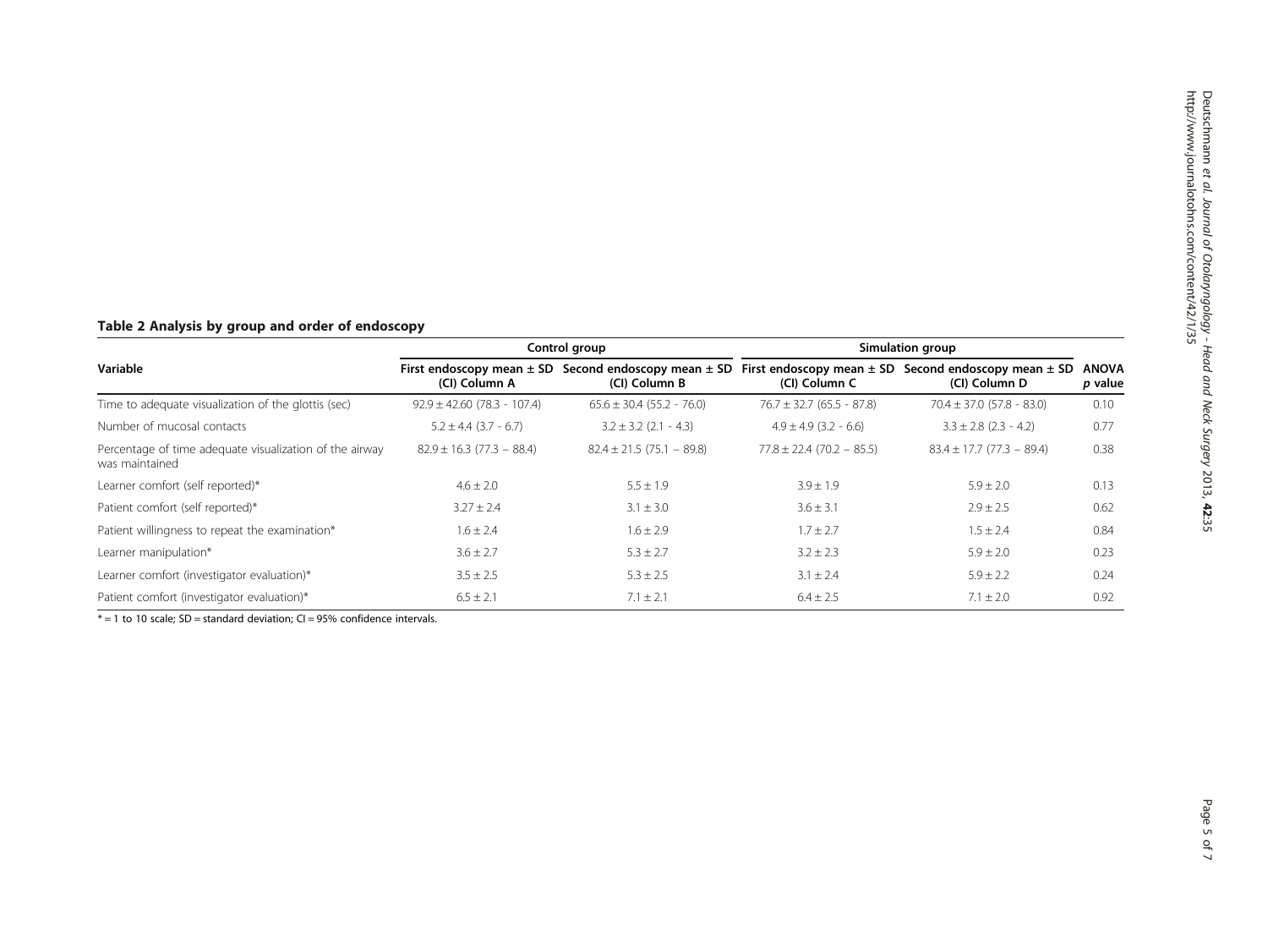#### Table 3 Analysis by order of endoscopy

| Variable                                                                    | First endoscopy<br>mean $\pm$ SD | Second endoscopy<br>mean $\pm$ SD | p value |
|-----------------------------------------------------------------------------|----------------------------------|-----------------------------------|---------|
| Time to adequate visualization of the glottis (sec)                         | $84.8 \pm 38.0$                  | $68 + 33.9$                       | < 0.01  |
| Number of mucosal contacts                                                  | $5.0 + 4.6$                      | $3.23 + 3.0$                      | < 0.01  |
| Percentage of time that adequate visualization of the airway was maintained | $80.3 + 19.6$                    | $82.9 \pm 19.7$                   | 0.38    |
| Learner comfort* (self reported)                                            | $4.2 + 1.9$                      | $5.7 + 2.0$                       | < 0.01  |
| Patient comfort* (self reported)                                            | $3.4 + 2.8$                      | $3.0 + 2.8$                       | 0.38    |
| Patient willingness to repeat the examination                               | $1.7 \pm 2.6$                    | $1.5 \pm 2.7$                     | 0.79    |
| Learner manipulation (investigator evaluation)*                             | $3.4 + 2.5$                      | $5.6 + 2.4$                       | < 0.01  |
| Learner comfort (investigator evaluation)*                                  | $3.3 \pm 2.4$                    | $5.6 \pm 2.4$                     | < 0.01  |
| Patient comfort (investigator evaluation)*                                  | $6.4 \pm 2.4$                    | $7.1 \pm 2.1$                     | 0.09    |

 $* = 1$  to 10 scale; SD = standard deviation.

endoscope collisions with mucosa were 0.99, 0.76, and 0.81 respectively.

#### First vs. Second endoscopy

Overall, there was a significant improvement both in the time to adequate visualization of the glottis and number of mucosal contacts between the first and second endoscopies, irrespective of simulator use (84.8 ± 38.0 sec vs. 68.0 ± 33.9 sec, p < 0.01; 5.0 ± 4.6 vs. 3.2 ± 3.0, p < 0.01; Table 3). There was no significant difference between the first and second endoscopy with respect to the amount of time adequate visualization was maintained  $(80.3 \pm 19.6\%)$ vs.  $82.9 \pm 19.7$ %, p = 0.45; Table 3). Qualitatively, learners felt like they were more comfortable during the second endoscopy compared to the first  $(4.2 \pm 1.9 \text{ vs. } 5.7 \pm 2.0,$ p < 0.01; Table 3). Similarly, the senior author felt that the learners were better, and more comfortable, at manipulating the scope during the second TFFL  $(3.4 \pm 2.5)$ vs.  $5.6 \pm 2.4$ ,  $p < 0.01$ ;  $3.3 \pm 2.4$  vs.  $5.6 \pm 2.4$ ,  $p < 0.01$ ; Table 3). However, patient comfort, graded by the senior author, did not vary between the first and second endoscopy (6.4 ± 2.4 vs. 7.1 ± 2.1, p = 0.09; Table 3). Similarly, from the patients' perspective, there was no difference

## Table 4 Analysis by study group

## in comfort or willingness to repeat the examination  $(3.4 \text{ vs. } 3.0, \text{ p} = 0.38; 1.7 \text{ vs. } 1.5, \text{ p} = 0.79; \text{ Table } 3).$

#### Simulation vs. Control group

Data from the simulation group and control group, irrespective of the first and second endoscopy were compared. No significant differences in any of the quantitative or qualitative measures described were identified (Table 4).

### Effect of simulation

A two-way ANOVA with interaction was used to explore the effect of both simulation and endoscopy. No interaction between simulation and repeat endoscopy was detected. Time to adequate visualization of the glottis, the number of mucosal contacts, and the percentage of time adequate visualization of the airway were maintained were not affected (Table [2](#page-4-0)).

## **Discussion**

In this study we examined the effect of low-fidelity simulation training, as well as the interaction of repeat clinical endoscopy and simulation training, on both clinical endoscopy skills and patient comfort. Overall,

| Variable                                                                    |                 | Control group mean $\pm$ SD Simulation group mean $\pm$ SD | p value |
|-----------------------------------------------------------------------------|-----------------|------------------------------------------------------------|---------|
| Time to adequate visualization of the glottis (sec)                         | $84.8 \pm 38.0$ | $68 \pm 33.9$                                              | 0.36    |
| Number of mucosal contacts                                                  | $5.0 \pm 4.6$   | $3.23 \pm 3.0$                                             | 0.88    |
| Percentage of time that adequate visualization of the airway was maintained | $80.3 + 19.6$   | $82.9 + 19.7$                                              | 0.55    |
| Learner comfort* (self reported)                                            | $4.2 \pm 1.9$   | $5.7 \pm 2.0$                                              | 0.59    |
| Patient comfort* (self reported)                                            | $3.4 \pm 2.8$   | $3.0 \pm 2.8$                                              | 0.95    |
| Patient willingness to repeat the examination                               | $1.7 + 2.6$     | $1.5 \pm 2.7$                                              | 1.0     |
| Learner manipulation (investigator evaluation)*                             | $3.4 \pm 2.5$   | $5.6 + 2.4$                                                | 0.83    |
| Learner comfort (investigator evaluation)*                                  | $3.3 \pm 2.4$   | $5.6 \pm 2.4$                                              | 0.83    |
| Patient comfort (investigator evaluation)*                                  | $6.4 \pm 2.4$   | $7.1 \pm 2.1$                                              | 0.92    |

 $* = 1$  to 10 scale; SD = standard deviation.